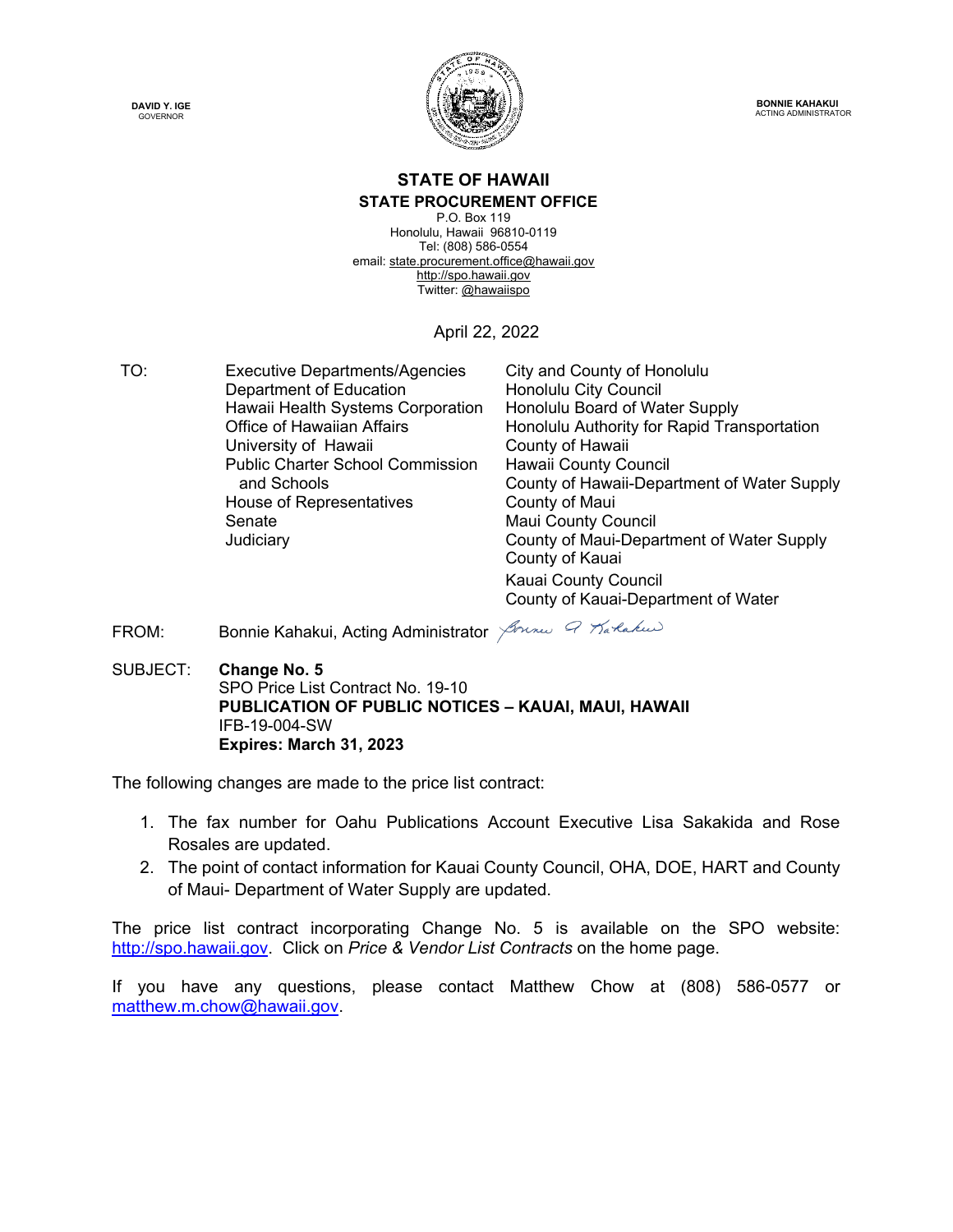# **WHERE TO FIND**

| Placing or Orders / Transmittal Order Form / Other Services / Internet Posting  4 |
|-----------------------------------------------------------------------------------|
| Affiliated Mailers / Proof / Confirmation Notice / Affidavit of Publication  4    |
|                                                                                   |
|                                                                                   |
|                                                                                   |
| <b>Vendor Contact Information</b>                                                 |
|                                                                                   |
|                                                                                   |
|                                                                                   |
|                                                                                   |
| <b>Transmittal Order Form</b>                                                     |
| The Garden Island                                                                 |
| The Maui News                                                                     |
| West Hawaii Today and Hawaii Tribune-Herald                                       |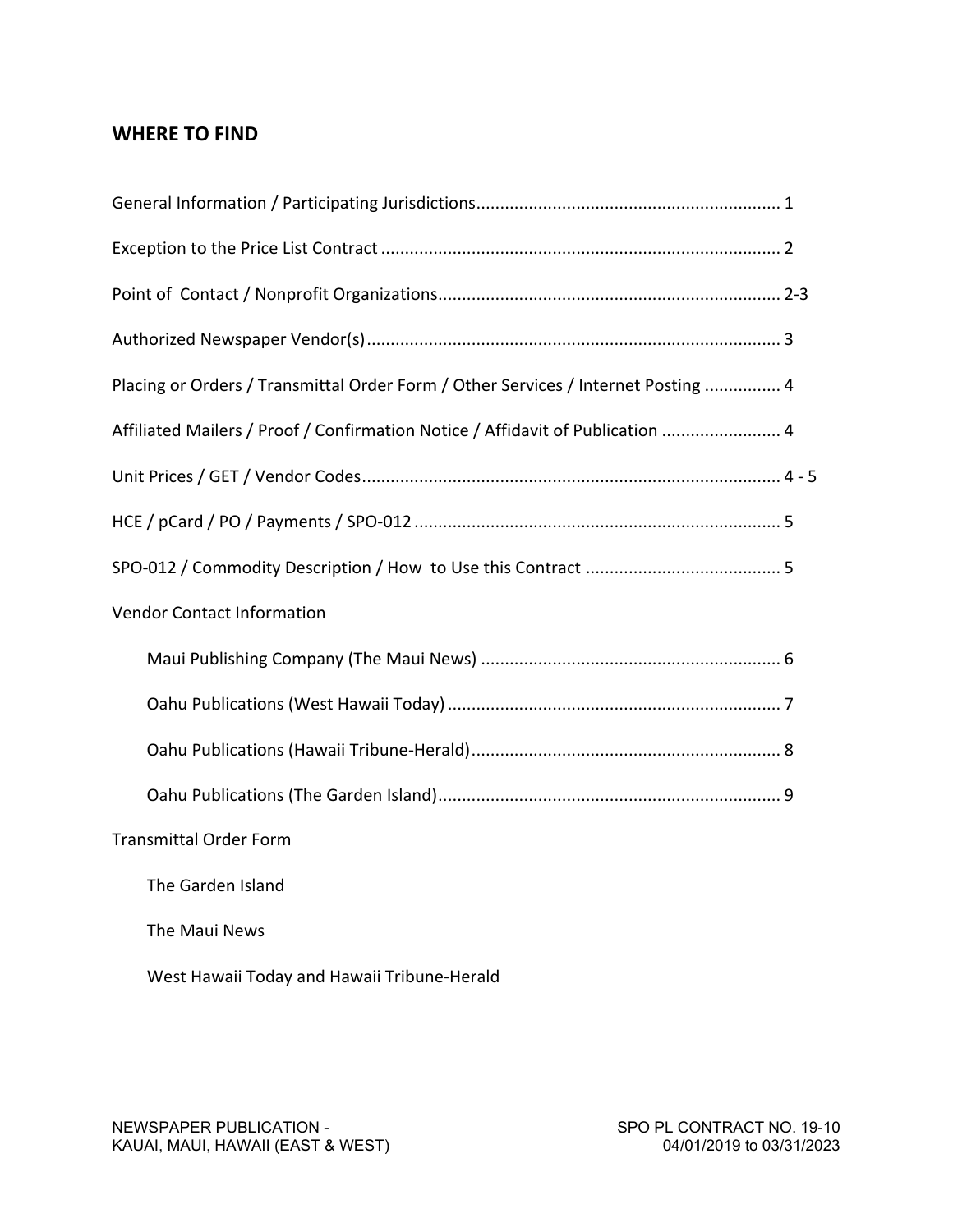# **STATE OF HAWAII STATE PROCUREMENT OFFICE**

## **SPO Price List Contract No. 19-10**

Replaces SPO PL Contract No. 14-04 Includes Change No. 5 Effective: 04/22/2022

**THIS SPO PRICE/VENDOR LIST CONTRACT IS FOR AUTHORIZED BUSINESS ONLY**

# **Newspaper Publication – Kauai, Maui, Hawaii**

(IFB-19-004-SW - The Maui News, The Garden Island, West Hawaii Today, Hawaii Tribune-Herald) **April 1, 2019 to March 31, 2023**

**GENERAL INFORMATION.** This price list contract is issued on behalf of the State Comptroller, pursuant to HRS §1-28.5 shall determine a publication for all government agencies to enable the public to go one source of publication for published public notice on each island. As defined in HRS, "governmental agency" means each department, board, commission, or officer of the State or any of its political subdivisions.

This contract is for publication of legal, classified/employment and retail/display ads. Consequently, when a governmental agency decides to publish a public notice, employment ad or any other ad in the newspaper, they shall publish their notice or ad in the newspaper listed as the primary contractor for Kauai, Maui, Hawaii (West) and Hawaii (East).

**PARTICIPATING JURISDICTIONS** listed below **are required** to utilize this price list contract and place their notices (publication of legal, classified/employment and retail/display ads) in the primary newspaper for Kauai, Maui and Hawaii:

| <b>Executive Departments/Agencies</b>               | City and County of Honolulu                   |
|-----------------------------------------------------|-----------------------------------------------|
| Department of Education                             | <b>Honolulu City Council</b>                  |
| Hawaii Health Systems Corporation                   | Honolulu Board of Water Supply                |
| <b>Office of Hawaiian Affairs</b>                   | Honolulu Authority for Rapid Transportation   |
| University of Hawaii                                | County of Hawaii                              |
| <b>Public Charter School Commission and Schools</b> | <b>Hawaii County Council</b>                  |
| House of Representatives                            | County of Hawaii – Department of Water Supply |
| Senate                                              | County of Maui                                |
| Judiciary                                           | <b>Maui County Council</b>                    |
|                                                     | County of Maui - Department of Water Supply   |
|                                                     | County of Kauai                               |
|                                                     | Kauai County Council                          |
|                                                     | County of Kauai – Department of Water         |

A governmental agency may choose to place an additional notice in another newspaper to run concurrently to reach a wider circulation.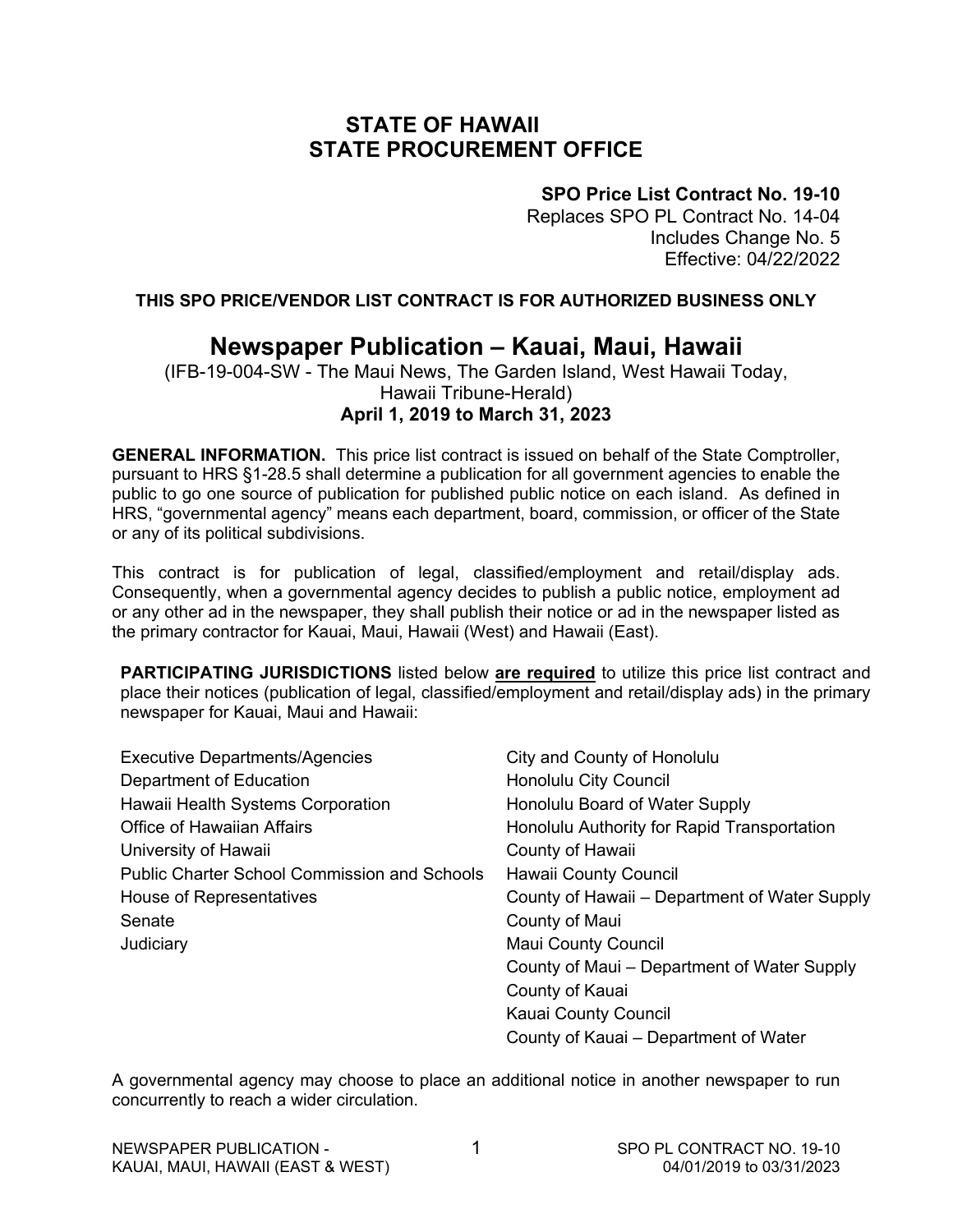**EXCEPTION TO THE PRICE LIST CONTRACT**. An exception may be granted when the price list contract does not meet the purchasing agency's needs. For this purpose, Executive Branch Department Heads (or as delegated by the department head) are granted the authority to make the exception approval. This procedure will allow departments to make their own determination when not practicable or advantageous to use the contract vendor(s).

All approvals shall be made prior to purchase. Purchases made after-the-fact, without prior approval, shall be processed as procurement violations through form SPO-016*.*

Executive departments and participating jurisdictions may use form SPO-005, *SPO Price or Vendor List Contract Exception* as a template to record and file requests. Form SPO-005 may be edited to meet specific department needs. SPO forms are available on the SPO website at [http://spo.hawaii.gov.](http://spo.hawaii.gov/) Click on *Forms* at the home page.

When the price list contract is not used, HRS chapter 103D and the procurement rules apply to purchases by using the applicable method of procurement and its procedures, such as small purchases or competitive sealed bidding. The decision to use this contract or to solicit pricing from other sources is at the discretion of the participating jurisdiction.

**POINT OF CONTACT.** Questions regarding the services listed, ordering, pricing and status should be directed to the contractor(s).

| <b>Jurisdiction</b>                      | <b>Name</b>                | <b>Telephone</b> | <b>Fax</b> | E-mail                          |
|------------------------------------------|----------------------------|------------------|------------|---------------------------------|
| Executive                                | <b>Matthew Chow</b>        | 586-0577         | 586-0570   | matthew.m.chow@hawaii.gov       |
| <b>DOE</b>                               | <b>Procurement Staff</b>   | 675-0130         | 675-0133   | G-OFS-DOE-                      |
|                                          |                            |                  |            | Procurement@k12.hi.us           |
| <b>HHSC</b>                              | Nancy Delima               | 359-0994         |            | ndelima@hhsc.org                |
| <b>OHA</b>                               | <b>Christopher Stanley</b> | 594-1833         | 594-1865   | chriss@oha.org                  |
| UH                                       | Karlee Hisashima           | 956-8687         | 956-2093   | karlee@hawaii.edu               |
| <b>Public Charter School</b>             | Danny                      | 586-3775         | 586-3776   | danny.vasconcellos@spcsc.hawaii |
| Commission and<br>Schools                | Vasconcellos               |                  |            | <u>.gov</u>                     |
| House                                    | <b>Brian Takeshita</b>     | 586-6423         | 586-6401   | takeshita@capitol.hawaii.gov    |
| Senate                                   | Carol Taniguchi            | 586-6720         | 586-6719   | c.taniguchi@capitol.hawaii.gov  |
| Judiciary                                | <b>Tritia Cruz</b>         | 538-5805         | 538-5802   | tritia.l.cruz@courts.hawaii.gov |
| C&C of Honolulu                          | Procurement<br>Specialist  | 768-5535         | 768-3299   | bfspurchasing@honolulu.gov      |
| Honolulu City Council                    | Kendall Amazaki,           | 768-5084         | 768-5011   | kamazaki@honolulu.gov           |
|                                          | Jr. Nanette Saito          | 768-5085         |            | nsaito@honolulu.gov             |
| Honolulu Board of<br><b>Water Supply</b> | <b>Procurement Office</b>  | 748-5071         |            | fn procurement@hbws.org         |
| HART                                     | Dean Matro                 | 768-6246         |            | dean.matro@honolulu.gov         |
|                                          |                            |                  |            |                                 |

Procurement questions or concerns may be directed as follows: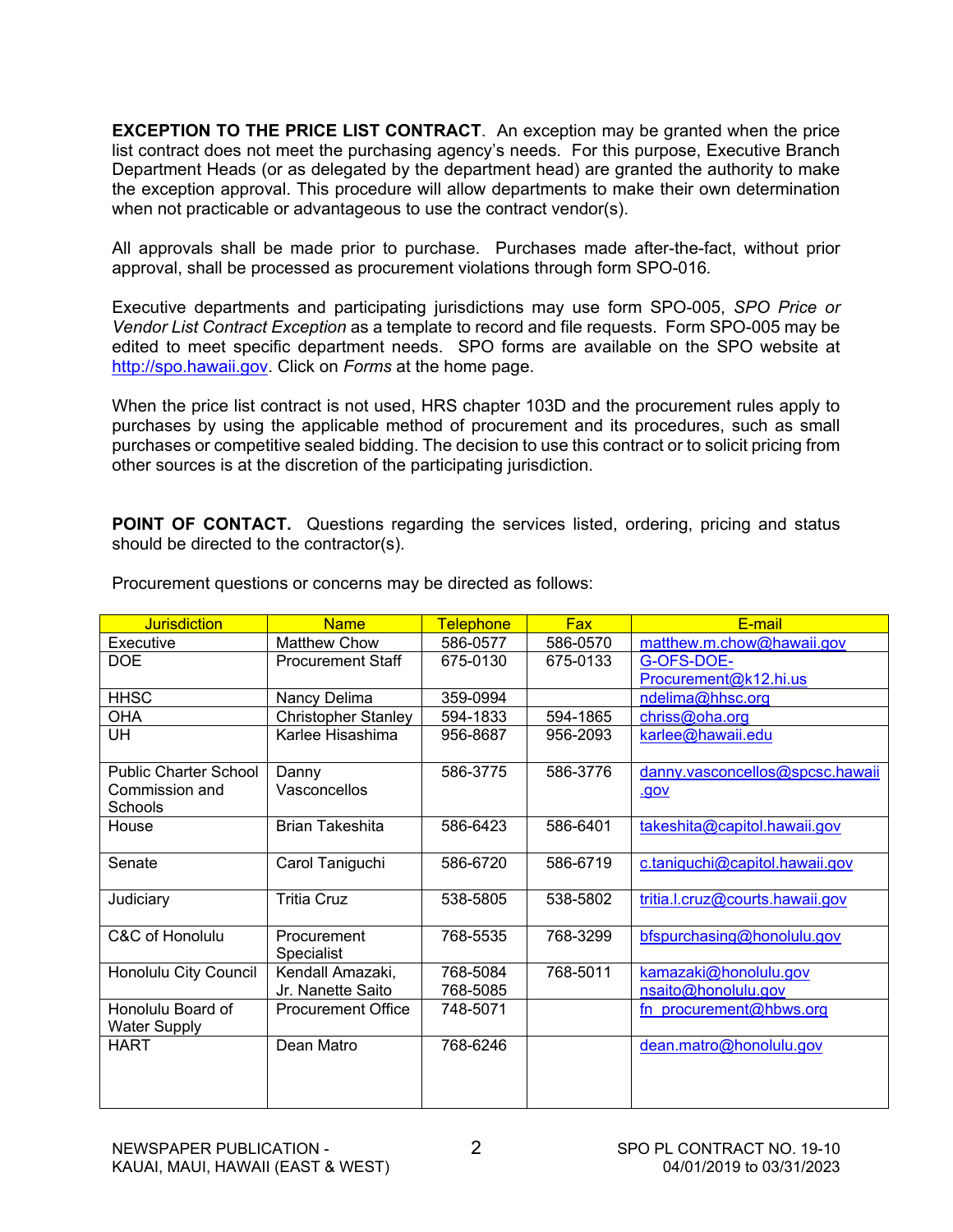| <b>Jurisdiction</b>        | <b>Name</b>       | <b>Telephone</b> | <b>Fax</b> | E-mail                        |
|----------------------------|-------------------|------------------|------------|-------------------------------|
| County of Hawaii           | Diane Nakagawa    | 961-8440         | 961-8248   | Diane.Nakagawa@hawaiicounty.g |
|                            |                   |                  |            | OV                            |
| Hawaii County              | Diane Nakagawa    | 961-8440         | 961-8248   | Diane.Nakagawa@hawaiicounty.g |
| Council                    |                   |                  |            | <b>OV</b>                     |
| County of Hawaii-          | Ka'iulani L.      | 961-8050         | 961-8657   | kmatsumoto@hawaiidws.org      |
| Department of Water        | Matsumoto         | x224             |            |                               |
| Supply                     |                   |                  |            |                               |
| County of Maui             | Jared Masuda      | 463-3816         |            | jared.masuda@co.maui.hi.us    |
| <b>Maui County Council</b> | Marlene Rebugio   | 270-7838         |            | marlene.rebugio@mauicounty.us |
| County of Maui-            | Kenneth L. Bissen | 270-7684         | 270-7136   | ken.bissen@co.maui.hi.us      |
| Department of Water        |                   |                  |            |                               |
| Supply                     |                   |                  |            |                               |
| County of Kauai            | Ernest Barreira   | 241-4295         | 241-6297   | ebarreira@kauai.gov           |
|                            |                   |                  |            |                               |
| Kauai County Council       | Codie Tabalba     | 241-4193         | 241-6349   | ctabalba@kauai.gov            |
|                            | Scott Sato        | 241-4810         | 241-6349   | ssato@kauai.gov               |
| County of Kauai-           | Marcelino Soliz   | 245-5470         | 241-5813   | msoliz@kauaiwater.org         |
| Department of Water        |                   |                  |            |                               |

## **USE OF PRICE & VENDOR LIST CONTRACTS BY NONPROFIT ORGANIZATIONS.**

Pursuant to HRS §103D-804, nonprofit organizations with current purchase of service contracts (HRS chapter 103F) have been invited to participate in the SPO price & vendor list contracts.

A listing of these nonprofit organizations is available at the SPO website: [http://spo.hawaii.gov.](http://spo.hawaii.gov/) Click on *For Vendors > Non Profits > Cooperative Purchasing Program > View the list of qualifying nonprofits eligible to participate in cooperative purchasing.*

If a nonprofit wishes to purchase from a SPO price or vendor list contract, the nonprofit must obtain approval from each Contractor, i.e., participation must be mutually agreed upon. A Contractor may choose to deny participation by a nonprofit. Provided, however, if a nonprofit and Contractor mutually agree to this arrangement, it is understood that the nonprofit will retain its right to purchase from other than a SPO price or vendor list Contractor(s).

## **AUTHORIZED NEWSPAPER CONTRACTORS LISTED ON THIS PRICE LIST CONTRACT:**

| <b>Island</b>                          | <b>Newspaper</b>      |
|----------------------------------------|-----------------------|
| Oahu Publications - Kauai              | The Garden Island     |
| Maui Publishing Company - Maui         | The Maui News         |
| Oahu Publications - Hilo - East Hawaii | Hawaii Tribune-Herald |
| Oahu Publications - Kona - West Hawaii | West Hawaii Today     |

Governmental agencies may choose to place an additional notice or ad to run concurrently in another newspaper to reach a wider circulation. Agencies shall use the applicable procurement method and its procedures, such as small purchase procurement to obtain quotes from any available newspaper publication that will meet your agency public notice requirements.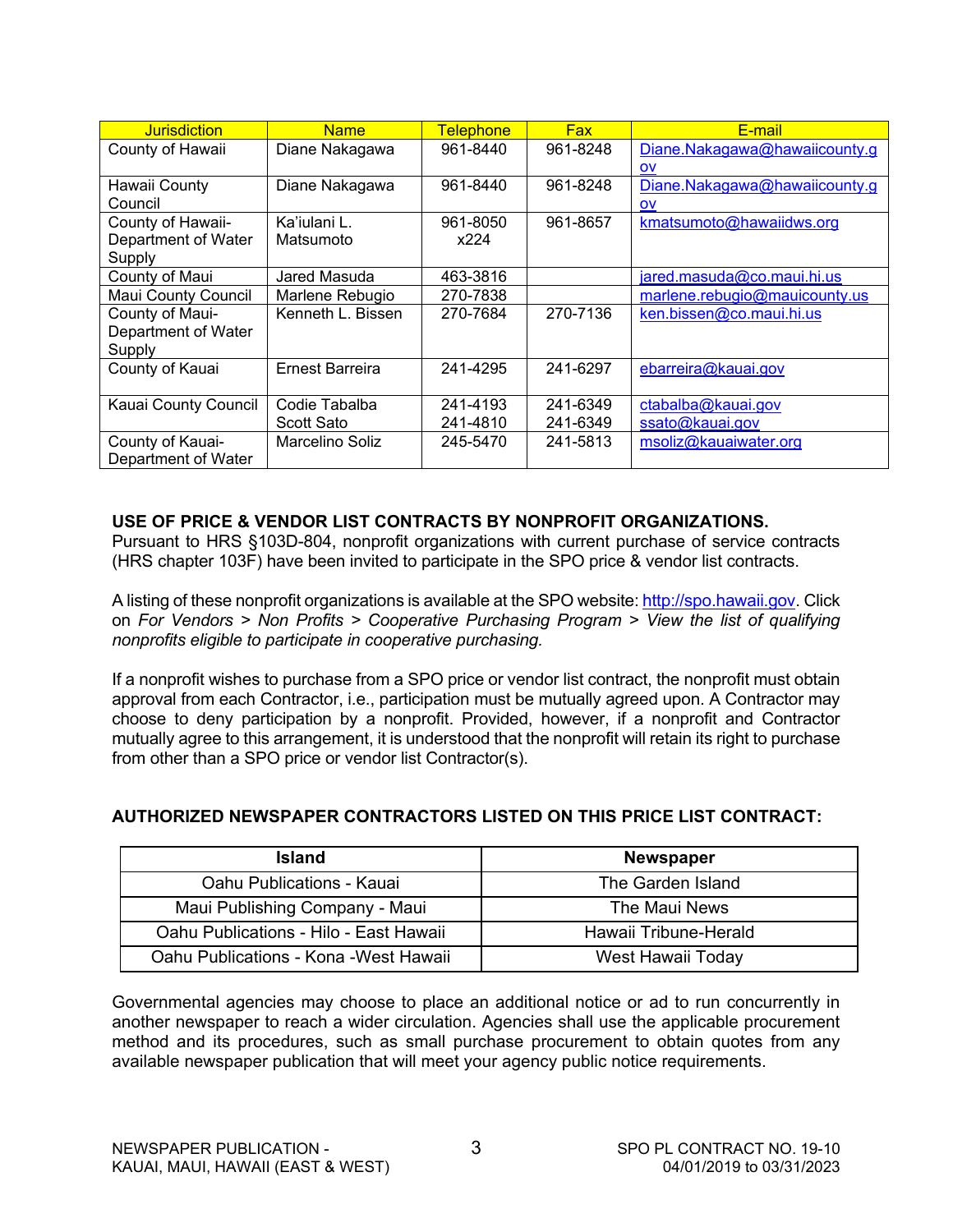**PLACING OF ORDERS** must be per the required deadlines for each newspaper. See each Contractor information sheet.

Governmental agencies may submit documents at minimum in MS Word, PDF or tif formats. Agencies shall check with individual publications for other available formats as needed.

**Transmittal/Order Form** for The Garden Island, The Maui News, West Hawaii Today and The Hawaii Tribune-Herald shall be completed and emailed or faxed to the publisher. The forms are available at the end of the price list contract.

**OTHER SERVICES.** Refer to each publication's information sheet for pricing availability for other services such as color notices, notices or ads in affiliate mailers and on-line (Internet) notices.

**INTERNET POSTING.** On-line notices are an additional, optional service. Notices shall be posted on the Internet on the same day and/or first day it is published in the newspaper. Contractor shall provide universal page format, i.e. Adobe Acrobat and/or PDF with an associated hyperlink for a downloadable universal, readable version.

**AFFILIATED MAILERS.** Notices or ads placed in affiliated mailers will be an additional, optional service. Notices or ads will be run in the closest available publish date of the affiliated mailer to the notice or ad date of the newspaper publication.

**PROOF.** When proofs are requested by a governmental agency, Contractor shall first proofread and make necessary corrections, then submit a proof of the notice to the governmental agency. A second proof may be required if the first proof is extensively edited by the governmental agency. If a proof is required, State shall approve proof before an authorizing pCard charge.

**CONFIRMATION NOTICE.** Contractor shall provide confirmation of an order by e-mail or fax. Contractor shall proof all work. Any errors or delays to the scheduled publication date, due to Contractor error, shall be corrected and printed in a timely manner satisfactory to the agency or a full credit shall be issued. Contractor shall immediately notify the agency by phone and confirm via fax or e-mail to any delays to the scheduled publication date(s) due to Contractor error.

**AFFIDAVIT OF PUBLICATION** for each notice shall be sent to the ordering governmental agency at no additional cost. Affidavit shall be mailed within seven (7) calendar days of last day of publication. A clipping of the notice or ad shall be submitted with the affidavit. Or as necessary, a tear sheet shall be attached to each affidavit. Cost for additional copies of the affidavit will apply.

**UNIT PRICES** include delivery to destination and all other costs EXCEPT the State General Excise Tax. Governmental agencies are advised to add tax amount to their purchase order total.

**STATE GENERAL EXCISE TAX (GET) AND COUNTY SURCHARGE** shall not exceed the following rates if seller elects to pass on the charges to its customers.

| <b>COUNTY</b>              | <b>COUNTY</b><br><b>SURCHARGE   GET</b><br><b>TAX RATE</b> | <b>STATE</b> | <b>ON</b><br><b>TAX</b><br><b>RATE</b> | <b>MAX PASS- EXPIRATION DATE</b><br><b>SURCHARGE</b><br>OF 1<br><b>TAX RATE</b> |
|----------------------------|------------------------------------------------------------|--------------|----------------------------------------|---------------------------------------------------------------------------------|
| <b>C&amp;C OF HONOLULU</b> | $0.50\%$                                                   | 4.0%         | 4.7120%                                | 12/31/2030                                                                      |
| <b>HAWAII</b>              | 0.50%                                                      | 4.0%         | 4.7120%                                | 12/31/2030                                                                      |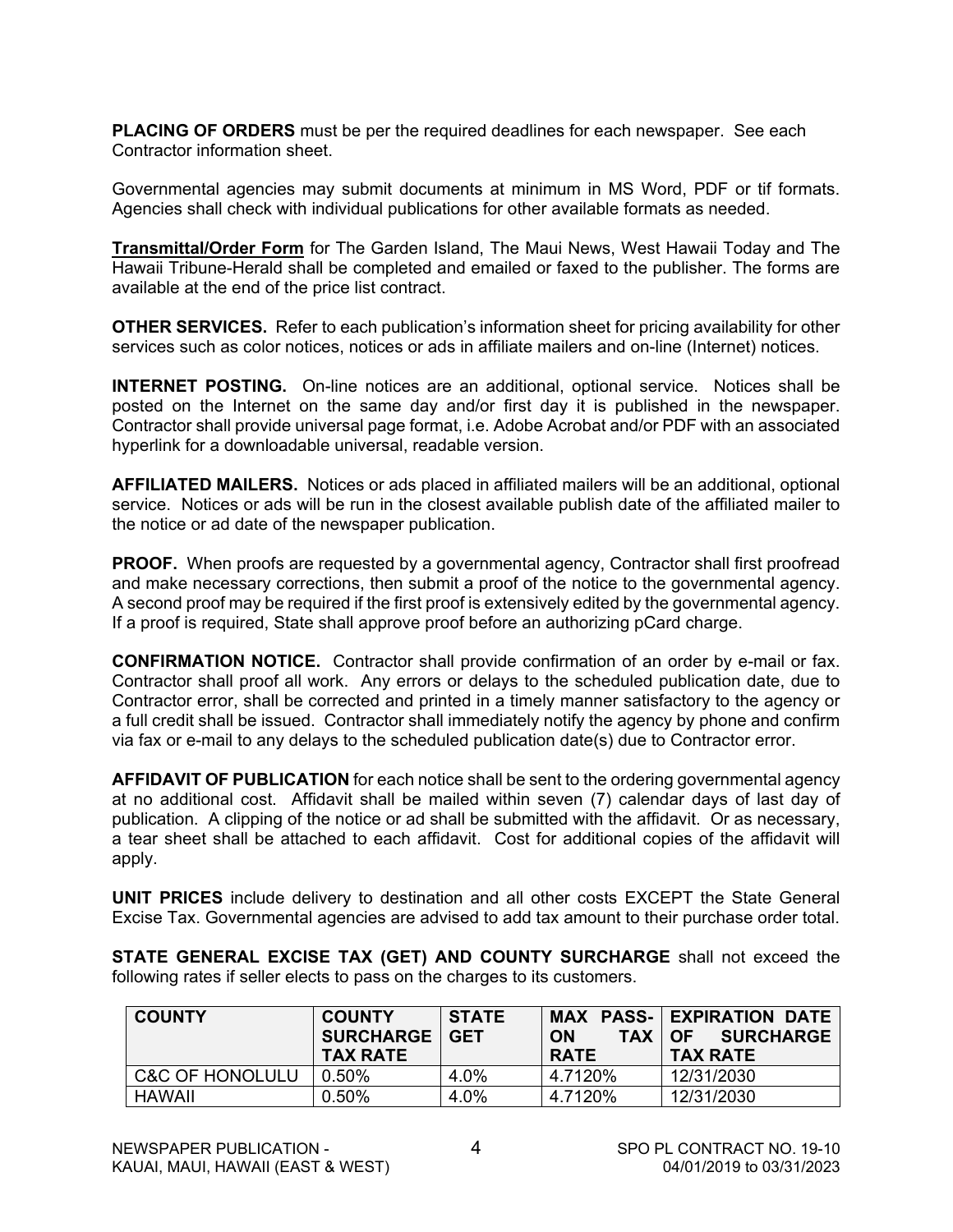| COUNTY OF<br>MAUI 0.0% |       | 4.0% | 4.1666% | No county surcharge |
|------------------------|-------|------|---------|---------------------|
| including Molokai and  |       |      |         |                     |
| Lanai)                 |       |      |         |                     |
| <b>KAUAI</b>           | 0.50% | 4.0% | 4.7120% | 12/31/2030          |

The GET or use tax and county surcharge may be added to the invoice as a separate line item and shall not exceed the current max pass-on tax rate(s) for each island.

County surcharges on state general excise (GE) tax or Use tax may be visibly passed on but is not required. For more information on county surcharges and the max pass-on tax rate, please visit the Department of Taxation's website at [http://tax.hawaii.gov/geninfo/countysurcharge.](http://tax.hawaii.gov/geninfo/countysurcharge)

**VENDOR CODES** for annotation on purchase orders are obtainable from the *Alphabetical Vendor Edit Table Report* available at your department's fiscal office. Agencies are cautioned that the remittance address on an invoice may be different from the address of the vendor code annotated on the purchase order.

**COMPLIANCE PURSUANT TO HRS §103D-310(c).** Prior to awarding this contract, the SPO verified compliance of the Contractor(s) named in the SPO Price List Contract No. 19-10. *No further compliance verification is required prior to issuing a contract, purchase order, or pCard payment when utilizing this contract.*

**PURCHASING CARD (pCard).** The State of Hawaii Purchasing Card (pCard) is required to be used by the Executive departments/agencies, excluding DOE, OHA, UH and HHSC for orders totaling less than \$2,500. For purchases \$2,500 or more, agencies may use the pCard, subject to its credit limit, or issue a purchase order.

**PURCHASE ORDERS** may be issued for purchases \$2,500 or more, and for Contractors who either do not accept the pCard, set minimum order requirements before accepting the pCard for payment, or charge its customers a transaction fee for the usage.

**SPO PL CONTRACT NO. 19-10** shall be typed on purchase orders issued against this price list contract. For pCard purchases, the *SPO PL Contract No. 19-10* shall be notated on the appropriate transaction document.

**PAYMENTS** are to be made to the Contractor(s) remittance address. HRS §103-10 provides that the State shall have thirty (30) calendar days after receipt of invoice or satisfactory completion of contract to make payment. Payments may also be made via pCard.

**VENDOR AND PRODUCT EVALUATION** form SPO-012, for the purpose of addressing concerns on this price list contract is available to the agencies at the SPO website: [http://spo.hawaii.gov.](http://spo.hawaii.gov/) Click on *Forms* on the home page.

**PRICE OR VENDOR LIST CONTRACT AVAILABLE ON THE INTERNET** at the SPO website: [http://spo.hawaii.gov.](http://spo.hawaii.gov/) Click on *Price & Vendor Lists Contracts* on the home page.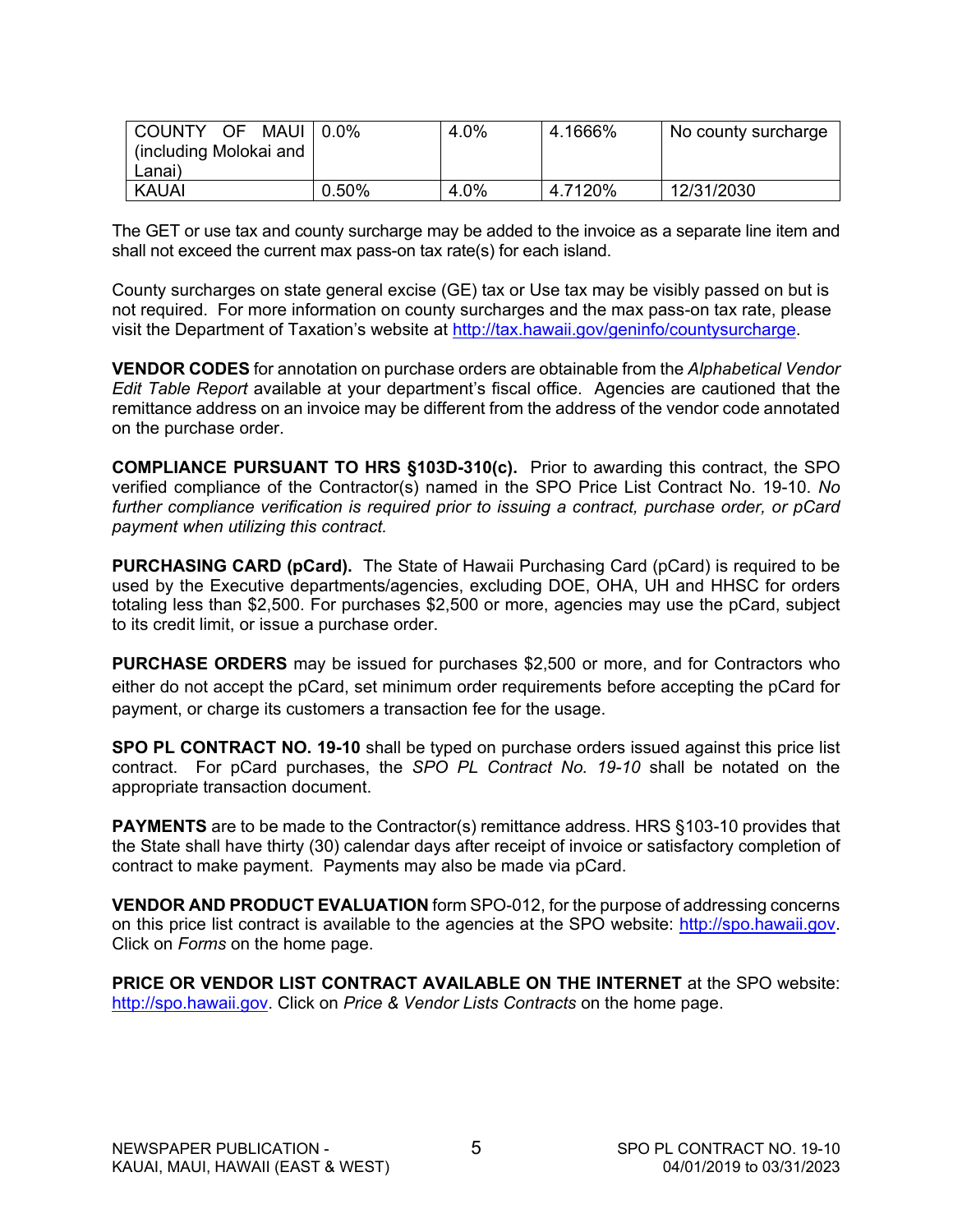#### **ISLAND OF MAUI**

| <b>Primary Contractor:</b>                      | Maui Publishing Co., Limited                                  |
|-------------------------------------------------|---------------------------------------------------------------|
| Name of Newspaper:<br>Frequency of Publication: | The Maui News<br>Daily (Monday through Sunday, morning paper) |
| Column Width:                                   | Legal - 1.020"<br>Retail - 1.500"<br>Classified $-1.020$ "    |
| Pricing:                                        | April 1, 2021 to March 31, 2023                               |
| Minimum Size:                                   | One column inch                                               |

Prices based on one column width/1 inch height:

| <b>Type of Ad</b>                     | Monday – Friday | <b>Saturday</b> | <b>Sunday</b> |
|---------------------------------------|-----------------|-----------------|---------------|
| Legal Ad with or w/o<br>graphics      | \$13.55         | \$13.55         | \$13.55       |
| Retail Ad with or w/o<br>graphics     | \$20.25         | \$20.25         | \$20.25       |
| Classified Ad with or w/o<br>graphics | \$13.55         | \$13.55         | \$13.55       |

Affidavit charges: No charge for first affidavit; \$15.00 per additional

Issue PO & Remittance To: Maui Publishing Company, Limited P.O. Box 550 Wailuku, HI 96793

Contacts:

To place a classified or legal ad or for ad quotes, contact: Kamery Lee, Classified Advertising Sales Representative Ph. (808) 242-6375/Fax: (808) 242-6389/Email: klee@mauinews.com or e-mail: class@mauinews.com

To place a retail ad or for ad quotes, contact: Rhonda Kurohara, Retail Advertising Sales Representative Ph. (808) 242-6316/Fax: (808) 242-6390/Email: [adsales@mauinews.com](mailto:adsales@mauinews.com)

To contact the managing supervisor, contact: Karen Saka, Asst. Advertising Manager Ph. (808) 242-6352/Fax: (808) 242-6390/Email: [ksaka@mauinews.com](mailto:ksaka@mauinews.com)

For urgent jobs: (808) 242-6375, Kamery Lee

Deadlines for Submission:

| <b>Classified Display:</b>                                                                         | <b>Classified Legal Ads:</b> | Retail Ads:                                              |  |  |
|----------------------------------------------------------------------------------------------------|------------------------------|----------------------------------------------------------|--|--|
| No proof-2 business days prior to                                                                  | 2 business days prior to     | 4 business days prior to publication, 9 a.m.; except for |  |  |
| publication, 12 p.m.                                                                               | publication, 12 p.m.         | Sunday, which is 5 business days prior to publication    |  |  |
| Proof-4 business days prior to publication, 2                                                      |                              |                                                          |  |  |
| p.m.                                                                                               |                              |                                                          |  |  |
| Deadlines are advanced before holidays observed by The Maui News. Call your sales rep for details. |                              |                                                          |  |  |

Other services:

\*Price for 1-color – \$10.00 pci for retail, \$8.00 pci for legal/classified.

\*Price for 2-color – \$10.00 pci for retail, \$8.00 pci for legal/classified

\*Price for multi-color – \$10.00 pci for retail, \$8.00 pci for legal/classified

\*Price for cancelled ads in which proofs were made: 20% of total ad cost.

\*Price to run affiliated mailers (Shopper): Varies, call sales rep for details.

\*Online ads: Call sales rep for details.

Include all applicable taxes, except the GET, currently 4.0% for all sales made on the island of Maui. The GET may be added to the invoice as a separate line item and shall not exceed the current rate for that island.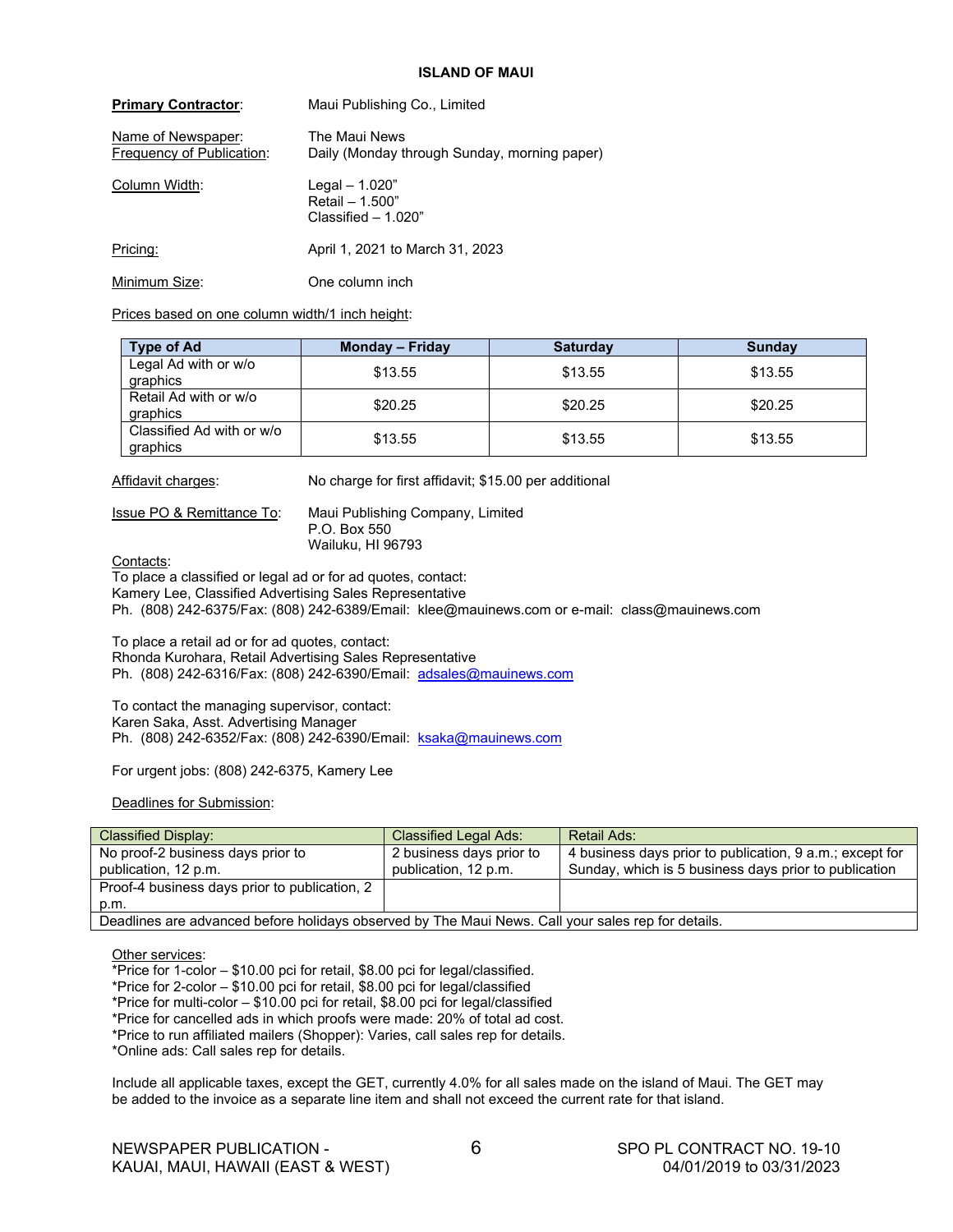#### **ISLAND OF HAWAII (WEST) – KONA**

| <b>Primary Contractor:</b> | Oahu Publications, Inc.                                     |                                                       |
|----------------------------|-------------------------------------------------------------|-------------------------------------------------------|
| Name of Newspaper:         | West Hawaii Today                                           |                                                       |
| Frequency of Publication:  | Daily (Monday through Sunday, morning paper)                |                                                       |
| Column Width:              | Legal $-0.895"$<br>Retail - 1.513"<br>Classified $-0.895$ " | Font Size: 7.5<br>Leading Size: 7.5<br>Set Width: 6.5 |
| Pricing:                   | April 1, 2021 to March 31, 2023                             |                                                       |
| Minimum Size:              | One column inch                                             |                                                       |

Prices based on one column width/1 inch height:

| <b>Type of Ad</b>                     | Monday – Friday | <b>Saturday</b> | <b>Sunday</b> |
|---------------------------------------|-----------------|-----------------|---------------|
| Legal Ad with or w/o<br>graphics      | \$6.40          | \$6.40          | \$6.65        |
| Retail Ad with or w/o<br>graphics     | \$11.86         | \$11.86         | \$12.90       |
| Classified Ad with or w/o<br>graphics | \$7.02          | \$7.02          | \$7.63        |

Affidavit charges: No charge for first affidavit; \$25.00 per additional affidavit.

|           | Oahu Publications, Inc.<br>Issue PO & Remittance To:<br>Honolulu, Hawaii 96813 | 500 Ala Moana Boulevard, Suite 7-500  |
|-----------|--------------------------------------------------------------------------------|---------------------------------------|
| Contacts: |                                                                                |                                       |
| Name:     | Lisa Sakakida, Account Executive                                               | Name: Rose Rosales, Account Executive |
| Phone:    | (808) 529-4344                                                                 | Phone: (808) 529-4825                 |
| Fax:      | $(808)$ 529-4898                                                               | Fax: (808) 529-4898                   |
| Email:    | Isakakida@staradvertiser.com                                                   | Email: rrosales@staradvertiser.com    |

For urgent jobs: (808) 348-7159

| Deadlines for Submission:                                                                                                                                                                                                      |      |      |              |       |     |      |      |
|--------------------------------------------------------------------------------------------------------------------------------------------------------------------------------------------------------------------------------|------|------|--------------|-------|-----|------|------|
| Deadline for submission of advertising orders and materials is 4 working days prior to the date of the publication. Weekends and<br>holidays are not working days. Deadlines for affiliate mailers may vary, call for details. |      |      |              |       |     |      |      |
| Day of pub                                                                                                                                                                                                                     | Mon  | Tues | Wed          | Thurs | Fri | Sat  | Sun  |
| Deadline 12p.m. Noon                                                                                                                                                                                                           | Tues | Wed  | <b>Thurs</b> | Fri   | Mon | Tues | Tues |

Other services:<br>\*Price for 1-color - \$405.00

\*Price for  $2$ -color  $-$  \$405.00 \*Price for multi-color  $-$  \$405.00

\*Price for cancelled ads in which proofs were made – 50% of the cost of the ad

\*Online posting of ad in print - no charge

\*Price to run in affiliated mailers (shopper)– East Midweek \$11 PCI (\$6 PCI color), West Midweek \$11 PCI (\$6 PCI color) \*Run of Site online advertising - \$15 PCM

Include all applicable taxes, except the GET, currently 4.50% for all sales made on the island of Hawaii. The GET may be added to the invoice as a separate line item and shall not exceed the current rate for that island.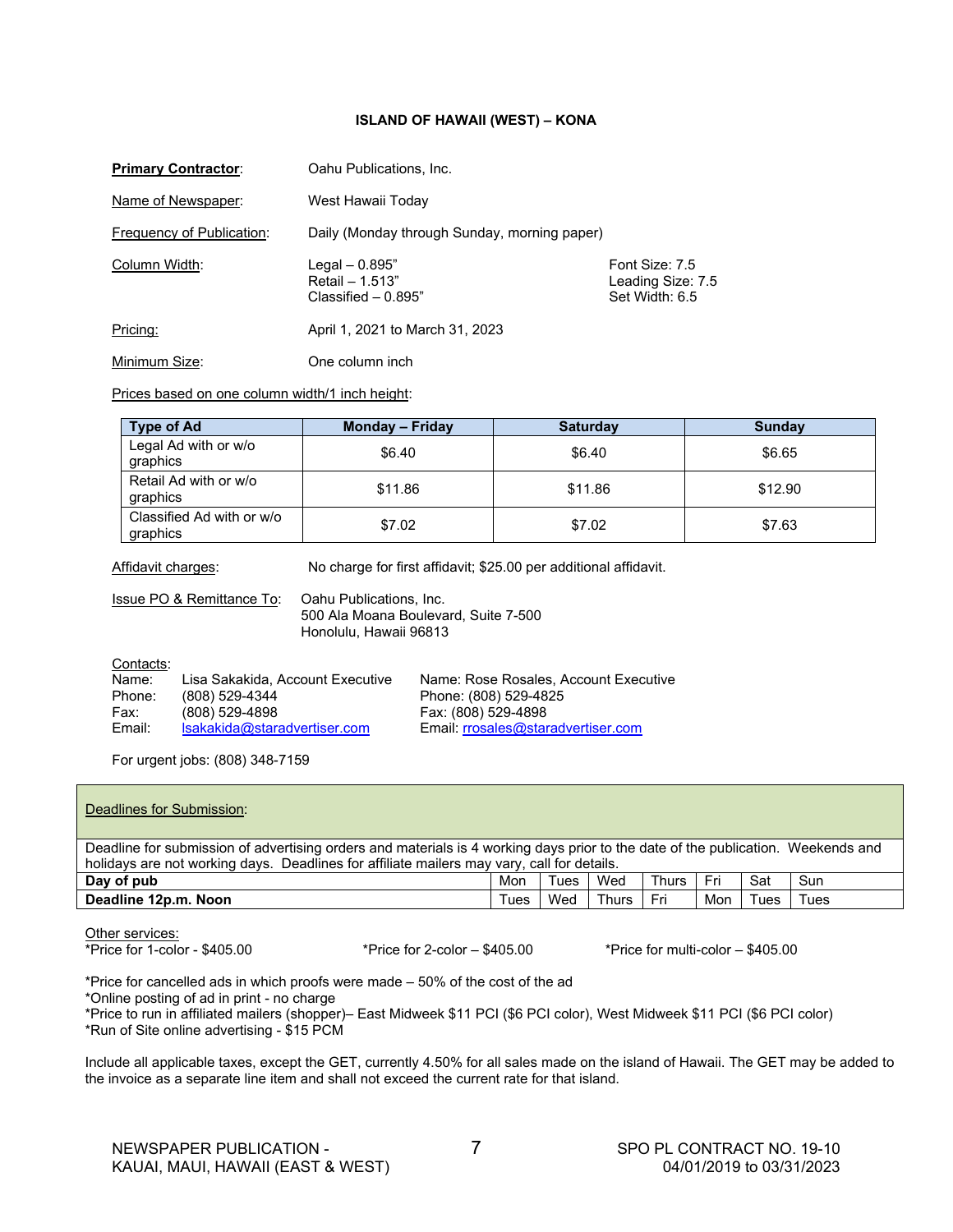#### **ISLAND OF HAWAII (EAST) – HILO**

| <b>Primary Contractor:</b>       | Oahu Publications, Inc.                                   |                                                       |  |  |  |
|----------------------------------|-----------------------------------------------------------|-------------------------------------------------------|--|--|--|
| Name of Newspaper:               | Hawaii Tribune-Herald                                     |                                                       |  |  |  |
| <b>Frequency of Publication:</b> | Daily (Monday through Sunday, morning paper)              |                                                       |  |  |  |
| Column Width:                    | Legal $-0.895"$<br>Retail- 1.513"<br>Classified $-0.895"$ | Font Size: 7.5<br>Leading Size: 7.5<br>Set Width: 6.5 |  |  |  |
| Pricing:                         | April 1, 2021 to March 31, 2023                           |                                                       |  |  |  |

Minimum Size: One column inch

Prices based on one column width/1 inch height:

| <b>Type of Ad</b>                     | <b>Monday - Friday</b> | <b>Saturday</b> | <b>Sunday</b> |
|---------------------------------------|------------------------|-----------------|---------------|
| Legal Ad with or w/o<br>graphics      | \$8.61                 | \$8.61          | \$8.80        |
| Retail Ad with or w/o<br>graphics     | \$15.60                | \$15.60         | \$15.92       |
| Classified Ad with or w/o<br>graphics | \$9.23                 | \$9.23          | \$9.41        |

Affidavit charges: No charge for first affidavit; \$25.00 per additional affidavit.

|           | Issue PO & Remittance To:        | Oahu Publications, Inc.<br>Honolulu, Hawaii 96813 | 500 Ala Moana Boulevard, Suite 7-500  |  |  |
|-----------|----------------------------------|---------------------------------------------------|---------------------------------------|--|--|
| Contacts: |                                  |                                                   |                                       |  |  |
| Name:     | Lisa Sakakida, Account Executive |                                                   | Name: Rose Rosales, Account Executive |  |  |
| Phone:    | (808) 529-4344                   |                                                   | Phone: (808) 529-4825                 |  |  |
| Fax:      | (808) 529-4898                   |                                                   | Fax: (808) 529-4898                   |  |  |
| Email:    | Isakakida@staradvertiser.com     |                                                   | Email: rrosales@staradvertiser.com    |  |  |

For urgent jobs: (808) 348-7159

| Deadlines for Submission:                                                                                                                                                                                                      |      |              |              |     |      |      |  |  |
|--------------------------------------------------------------------------------------------------------------------------------------------------------------------------------------------------------------------------------|------|--------------|--------------|-----|------|------|--|--|
| Deadline for submission of advertising orders and materials is 4 working days prior to the date of the publication. Weekends and<br>holidays are not working days. Deadlines for affiliate mailers may vary, call for details. |      |              |              |     |      |      |  |  |
| Mon                                                                                                                                                                                                                            | Tues | Wed          | <b>Thurs</b> | Fri | Sat  | Sun  |  |  |
| Tues                                                                                                                                                                                                                           | Wed  | <b>Thurs</b> | Fri          | Mon | Tues | Tues |  |  |
|                                                                                                                                                                                                                                |      |              |              |     |      |      |  |  |

Other services:<br>\*Price for 1-color - \$405.00

\*Price for  $2$ -color  $-$  \$405.00  $\bullet$  \*Price for multi-color  $-$  \$405.00

\*Price for cancelled ads in which proofs were made – 50% of the cost of the ad

\*Online posting of ad in print - no charge

\*Price to run in affiliated mailers (shopper)– East Midweek \$11 PCI (\$6 PCI color), West Midweek \$11 PCI (\$6 PCI color) \*Run of Site online advertising - \$15 PCM

Include all applicable taxes, except the GET, currently 4.50% for all sales made on the island of Hawaii. The GET may be added to the invoice as a separate line item and shall not exceed the current rate for that island.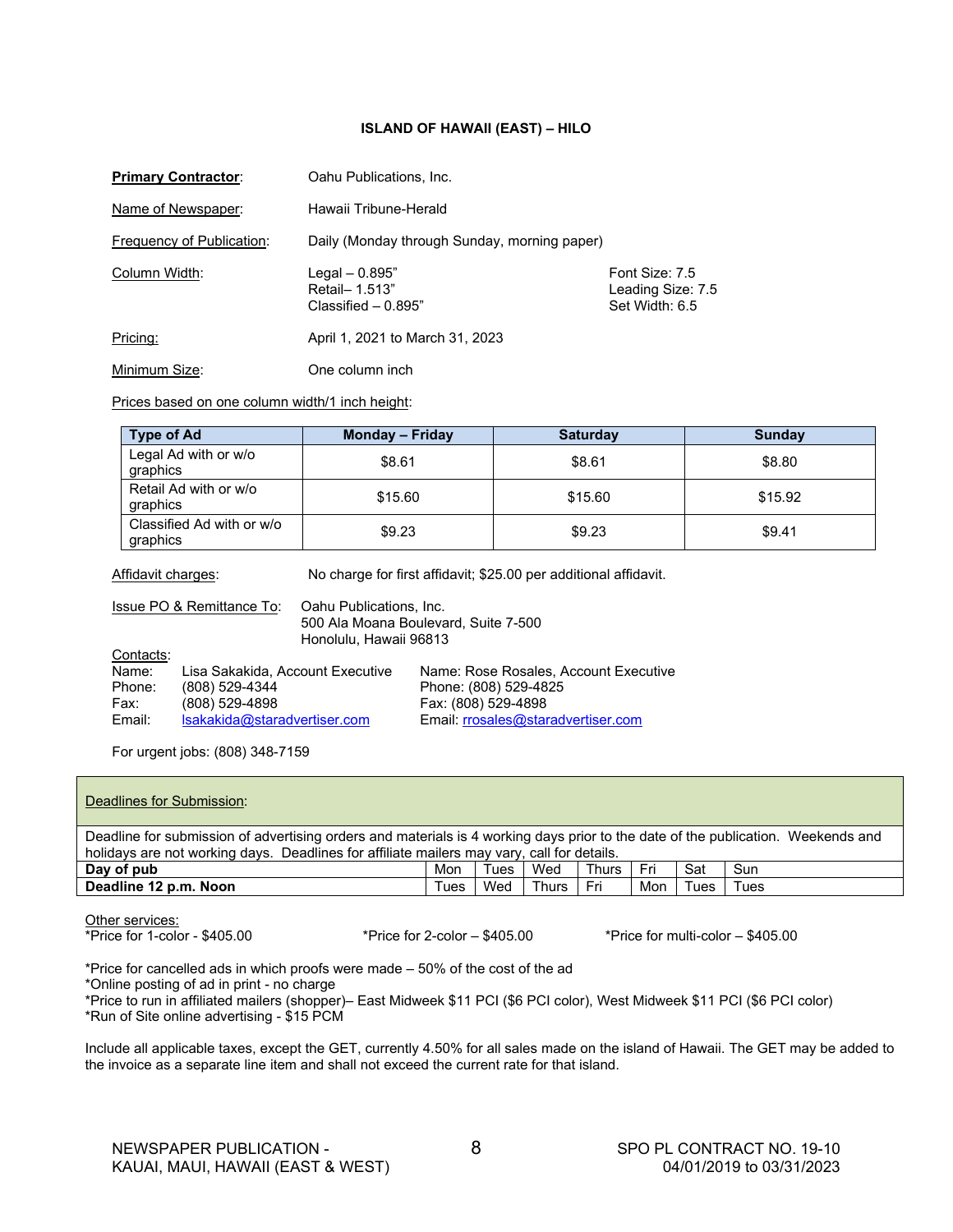#### **ISLAND OF KAUAI**

| <b>Primary Contractor:</b> | Oahu Publications, Inc.                                       |
|----------------------------|---------------------------------------------------------------|
| Name of Newspaper:         | The Garden Island                                             |
| Frequency of Publication:  | Daily (Monday through Sunday, morning paper)                  |
| Pricing:                   | April 1, 2021 to March 31, 2023                               |
| Column Width:              | Legal $-0.895"$<br>Retail $- 1.513"$<br>Classified $-$ 0.895" |
| Minimum Size:              | One column inch                                               |

Prices based on one column width/1 inch height:

| <b>Type of Ad</b>                  | Monday – Friday | <b>Saturday</b> | Sundav  |
|------------------------------------|-----------------|-----------------|---------|
| Legal Ad with or w/o graphics      | \$13.75         | \$13.75         | \$13.75 |
| Retail Ad with or w/o graphics     | \$16.25         | \$16.25         | \$16.25 |
| Classified Ad with or w/o graphics | \$13.75         | \$13.75         | \$13.75 |

Affidavit charges: No charge for first affidavit, \$25.00 per additional affidavit.

| Issue PO & Remittance To: | Oahu Publications, Inc.              |
|---------------------------|--------------------------------------|
|                           | 500 Ala Moana Boulevard, Suite 7-500 |
|                           | Honolulu, Hawaii 96813               |

#### Contacts:

| Name:  | Lisa Sakakida, Account Executive |
|--------|----------------------------------|
| Phone: | (808) 529-4344                   |
| Fax:   | (808) 529-4898                   |
| Email: | Isakakida@staradvertiser.com     |
| Name:  | Rose Rosales, Account Executive  |
| Phone: | (808) 529-4825                   |
| Fax:   | (808) 529-4898                   |
| Email: | rrosales@staradvertiser.com      |

For urgent jobs: (808) 348-7159

| Deadlines for Submission:                                                                                                                                                                                                      |     |     |     |       |      |        |          |  |  |
|--------------------------------------------------------------------------------------------------------------------------------------------------------------------------------------------------------------------------------|-----|-----|-----|-------|------|--------|----------|--|--|
| Deadline for submission of advertising orders and materials is 4 working days prior to the date of the publication.<br>Weekends and holidays are not working days. Deadlines for affiliate mailers may vary, call for details. |     |     |     |       |      |        |          |  |  |
| Day of pub                                                                                                                                                                                                                     | Sun | Mon | Tue | Wed   | Thur | Fridav | Saturday |  |  |
| Deadline 12p.m. Noon                                                                                                                                                                                                           | Tue | Tue | Wed | Thurs | Fri  | Mon    | Tue      |  |  |

Other services:<br>\*Price for 1-color - \$8.00 per column inch \*Price for 2-color  $-$  \$8.00 per column inch \*Price for 2-color  $-$  \$8.00 per column inch

\*Price for cancelled ads in which proofs were made – 50% of the cost of the ad

\*Online posting of ad in print - no charge

\*Price to run in affiliated mailers (shopper)– (Kauai Midweek) \$18.00 per column inch

\*Run of Site online advertising - \$15 PCM

Include all applicable taxes, except the GET, currently 4.50% for all sales made on the island of Kauai. The GET may be added to the invoice as a separate line item and shall not exceed the current rate for that island.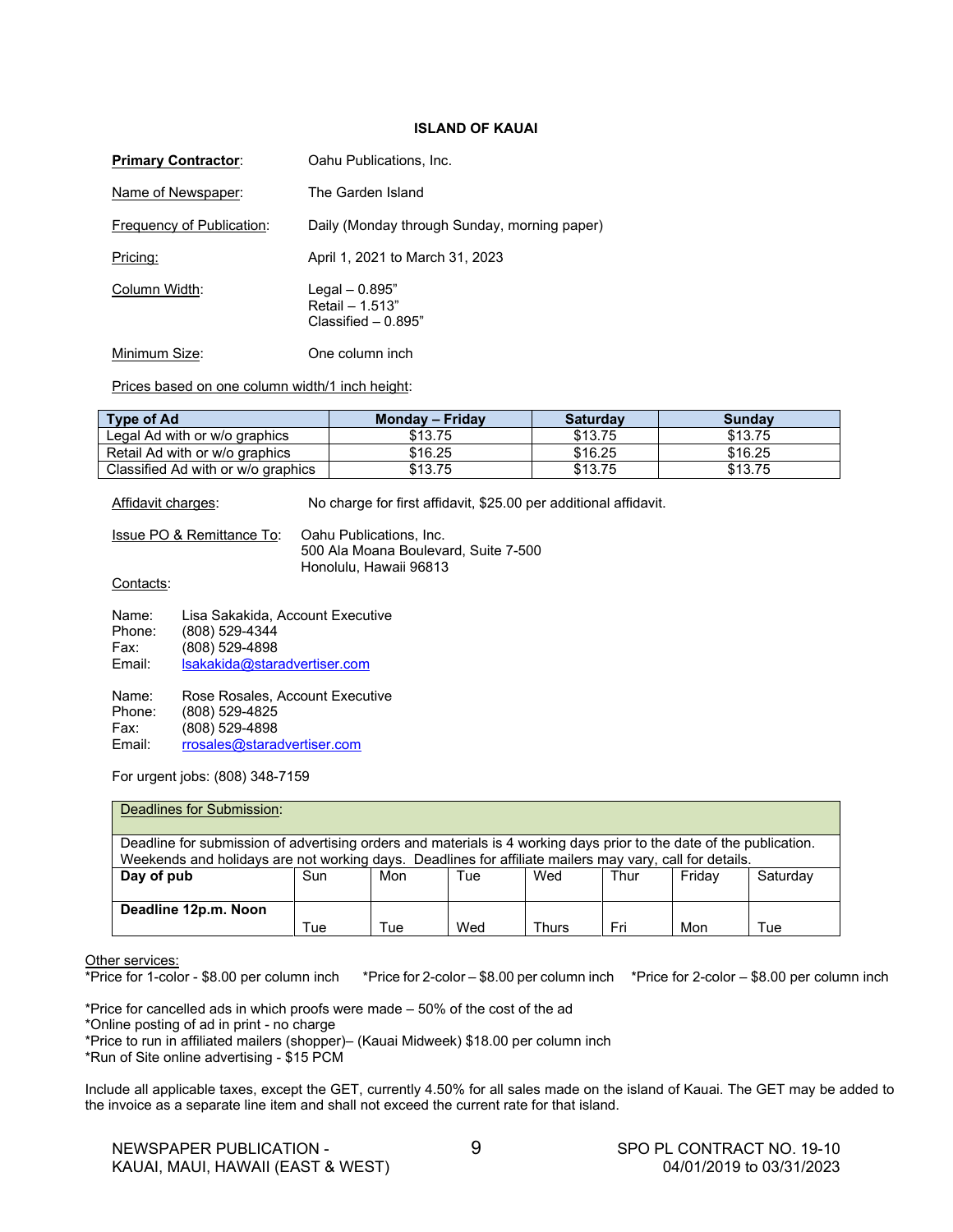# **TRANSMITTAL / ORDER FORM FOR THE GARDEN ISLAND THE MAUI NEWS WEST HAWAII TODAY HAWAII TRIBUNE-HERALD**

NEWSPAPER PUBLICATION - 10 10 SPO PL CONTRACT NO. 19-10<br>KAUAL MAUL HAWAII (EAST & WEST) 603/31/2023 KAUAI, MAUI, HAWAII (EAST & WEST)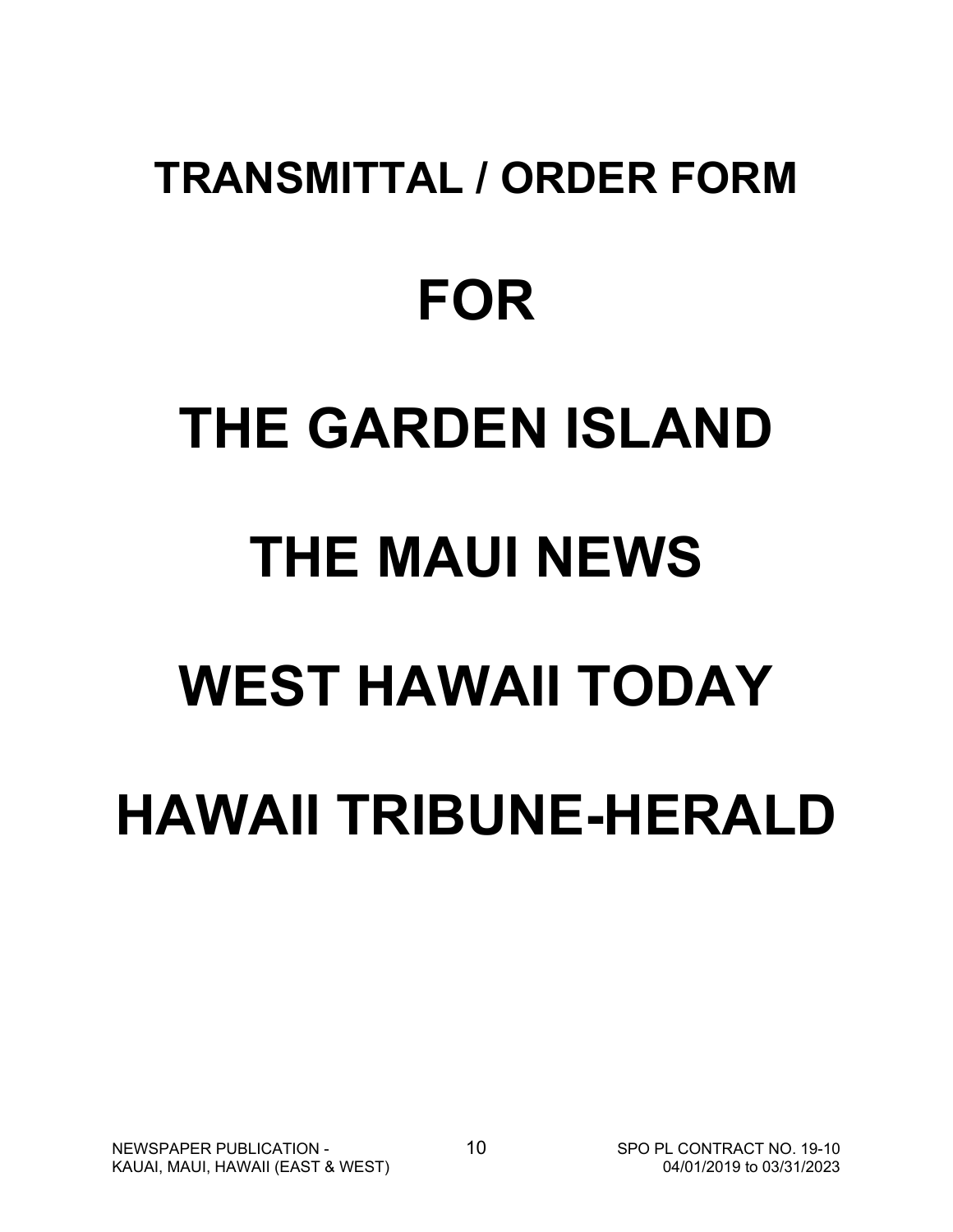# STATE OF HAWAII PUBLIC AND PROCUREMENT NOTICES TRANSMITTAL / ORDER FORM FOR THE MAUI NEWS

| TO: |       | The Maui News                                 | Fax No. 808 242-6389 |                                            | Email: legals@mauinews.com                                                                                                                         |
|-----|-------|-----------------------------------------------|----------------------|--------------------------------------------|----------------------------------------------------------------------------------------------------------------------------------------------------|
|     | FROM: |                                               |                      |                                            |                                                                                                                                                    |
|     |       |                                               |                      |                                            |                                                                                                                                                    |
|     |       |                                               |                      |                                            |                                                                                                                                                    |
|     |       |                                               |                      |                                            |                                                                                                                                                    |
|     |       |                                               |                      |                                            |                                                                                                                                                    |
|     |       |                                               |                      | <b>ORDER INFORMATION</b>                   | 0000000000000000000                                                                                                                                |
|     |       |                                               |                      | 1. Date(s) of publication: $\qquad \qquad$ |                                                                                                                                                    |
| 2.  |       | Type of Notice:                               |                      | $\Box$ Legal $\Box$ Classified             | $\Box$ Retail                                                                                                                                      |
| 3.  |       | Method of submitting notice:                  | $\Box$ FAX           | $\Box$ Email                               |                                                                                                                                                    |
| 4.  |       | (Please request at the time of ad placement.) |                      |                                            | Number of affidavit(s) of publication required: ________________________________ (First affidavit is inclusive, each additional is \$10 plus tax.) |
| 5.  |       | Proofs are requested:                         | $\Box$ Yes           | $\Box$ No                                  |                                                                                                                                                    |
| 6.  |       |                                               |                      |                                            |                                                                                                                                                    |
|     |       |                                               |                      |                                            |                                                                                                                                                    |
|     |       |                                               |                      |                                            |                                                                                                                                                    |
|     |       |                                               |                      |                                            |                                                                                                                                                    |
| 7.  |       | Other payment method:                         |                      |                                            |                                                                                                                                                    |
|     |       |                                               |                      |                                            |                                                                                                                                                    |
|     |       |                                               |                      |                                            | □ On The Maui News Account No.                                                                                                                     |
|     |       |                                               |                      |                                            |                                                                                                                                                    |
| 8.  |       |                                               |                      |                                            |                                                                                                                                                    |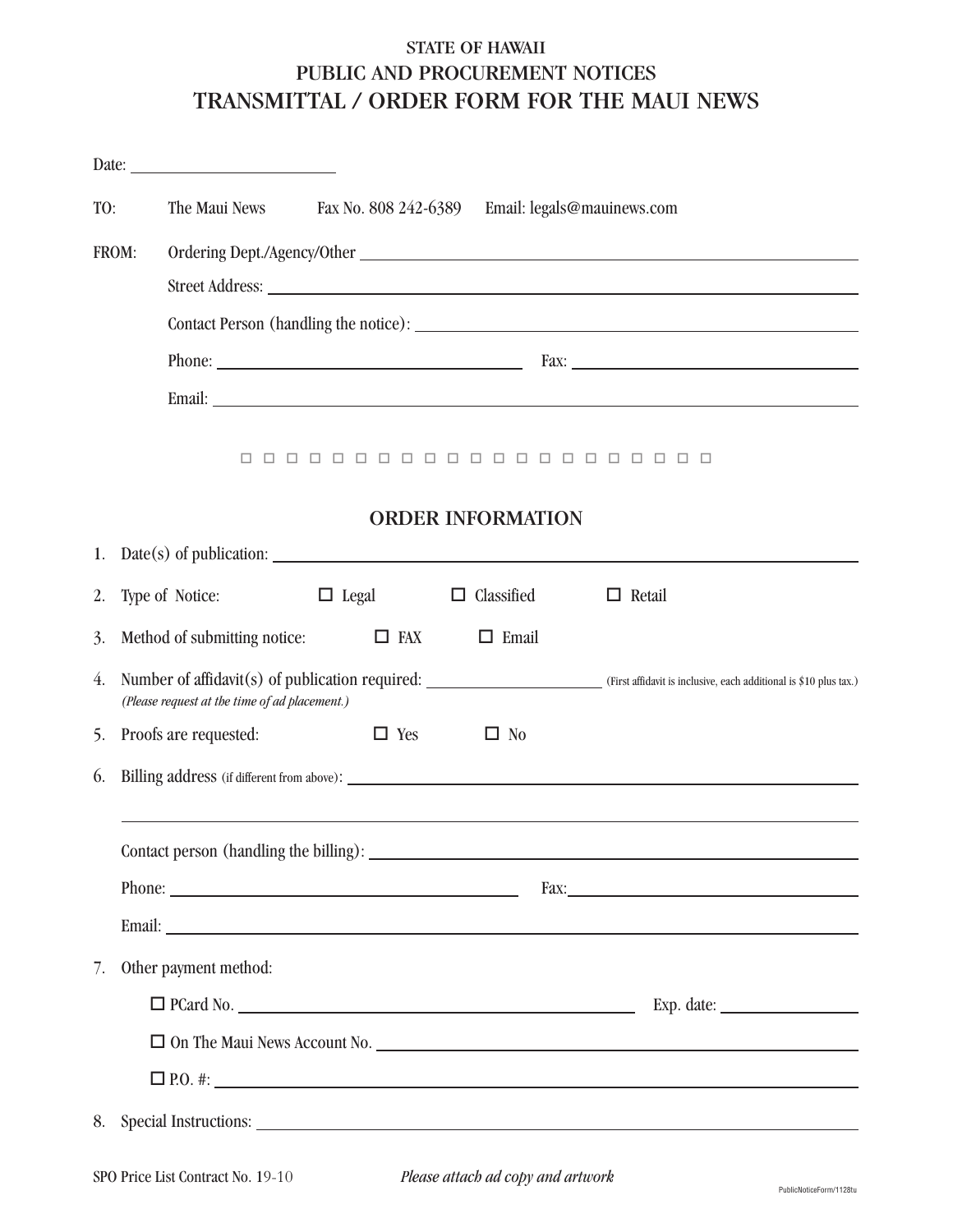# **STATE OF HAWAII PUBLICATION OF PUBLIC NOTICES TRANSMITTAL/ ORDER FORM**

**Submit your request by fax: 808 529-4829, email: legals@staradvertiser.com or hand deliver to: Honolulu Star-Advertiser, 500 Ala Moana Blvd, Tower 7, Suite 500, Honolulu, HI 96813 ATIN: Legal Department Phone # 808 529-4344** 

**\*Please be sure to submit three (3) business days prior to date of publication.**

| Date:                                                                    | <u> The Party Common Street and Common</u>                                       |               |  |  |  |
|--------------------------------------------------------------------------|----------------------------------------------------------------------------------|---------------|--|--|--|
| TO:                                                                      | $\Box$ West Hawaii Today                                                         |               |  |  |  |
|                                                                          | $\Box$ Hawaii Tribune Herald<br>$PO#$ _____________                              |               |  |  |  |
| FROM:                                                                    |                                                                                  |               |  |  |  |
|                                                                          |                                                                                  |               |  |  |  |
|                                                                          |                                                                                  |               |  |  |  |
|                                                                          |                                                                                  |               |  |  |  |
|                                                                          |                                                                                  |               |  |  |  |
|                                                                          | <b>ORDER INFORMATION</b>                                                         |               |  |  |  |
|                                                                          |                                                                                  |               |  |  |  |
|                                                                          |                                                                                  |               |  |  |  |
| $\Box$ Legal<br>$\Box$ Classified<br>$\Box$ Retail<br>2) Type of Notice: |                                                                                  |               |  |  |  |
|                                                                          | $\Box$ Fax $\Box$ Hand Delivery<br>3) Method of submitting notice:               | $\Box$ E-mail |  |  |  |
|                                                                          |                                                                                  |               |  |  |  |
|                                                                          | 5) Billing address (if different from above): __________________________________ |               |  |  |  |
|                                                                          |                                                                                  |               |  |  |  |
|                                                                          |                                                                                  |               |  |  |  |
|                                                                          | 6) Payment Method: L Purchasing/Credit Card No. ________________________________ |               |  |  |  |
|                                                                          | Expiration Date: / __ / __ Security Code: __ __ __ __                            |               |  |  |  |
|                                                                          |                                                                                  |               |  |  |  |
|                                                                          |                                                                                  |               |  |  |  |
|                                                                          |                                                                                  |               |  |  |  |
|                                                                          |                                                                                  |               |  |  |  |